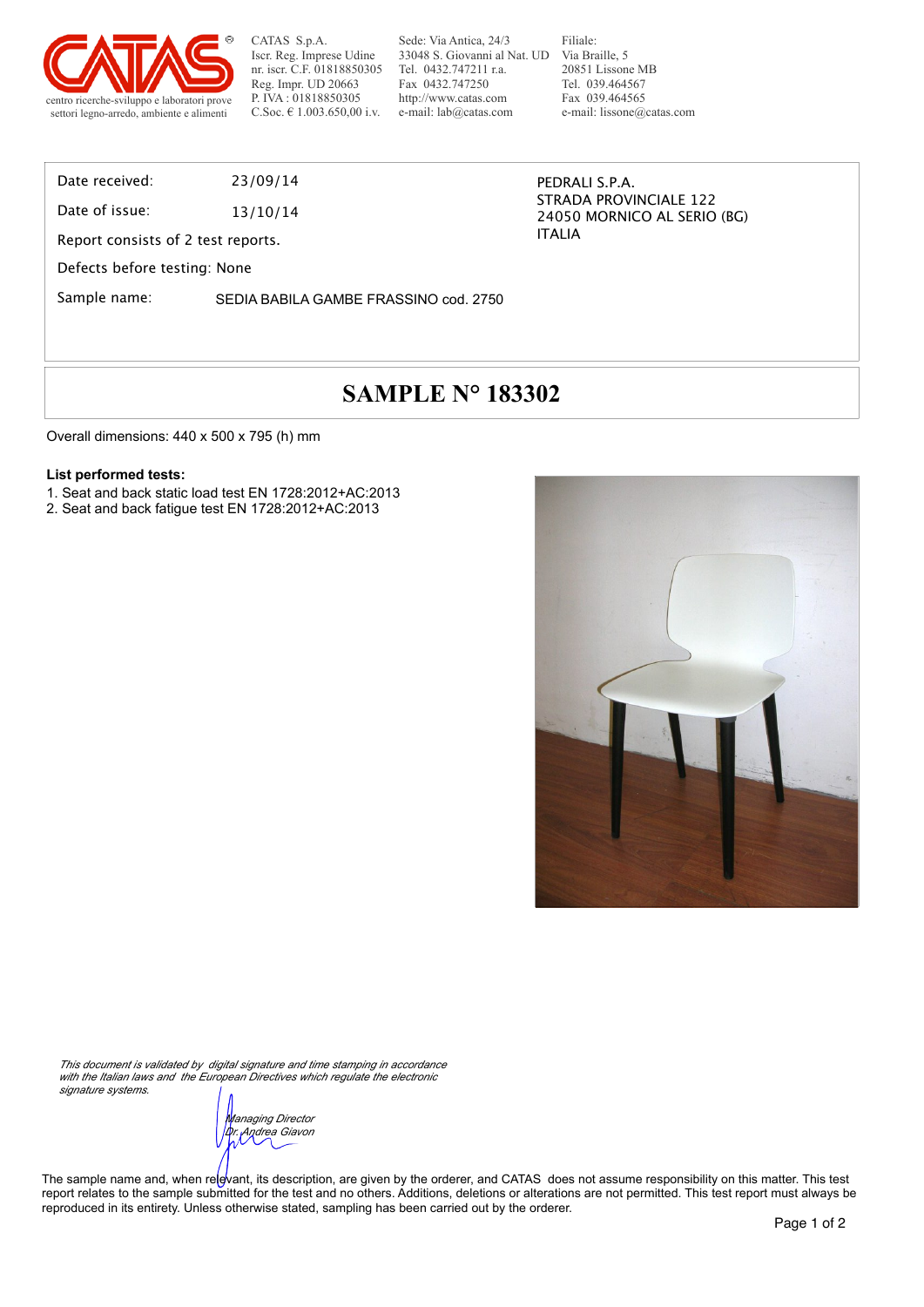

Sede: Via Antica, 24/3 33048 S. Giovanni al Nat. UD Tel. 0432.747211 r.a. Fax 0432.747250 http://www.catas.com e-mail: lab@catas.com

Filiale: Via Braille, 5 20851 Lissone MB Tel. 039.464567 Fax 039.464565 e-mail: lissone@catas.com

### **SAMPLE N° 183302**

Date of issue: 13/10/14

Sample name: SEDIA BABILA GAMBE FRASSINO cod. 2750 Sample weight: Not determined



Side view **Rear view** Rear view Rear view Rear view Rear view Rear view Rear view Rear view Rear view Rear view Rear view Rear view Rear view Rear view Rear view Rear view Rear view Rear view Rear view Rear view Rear view





Bottom view

The sample name and, when relevant, its description, are given by the orderer, and CATAS does not assume responsibility on this matter. This test report relates to the sample submitted for the test and no others. Additions, deletions or alterations are not permitted. This test report must always be reproduced in its entirety. Unless otherwise stated, sampling has been carried out by the orderer.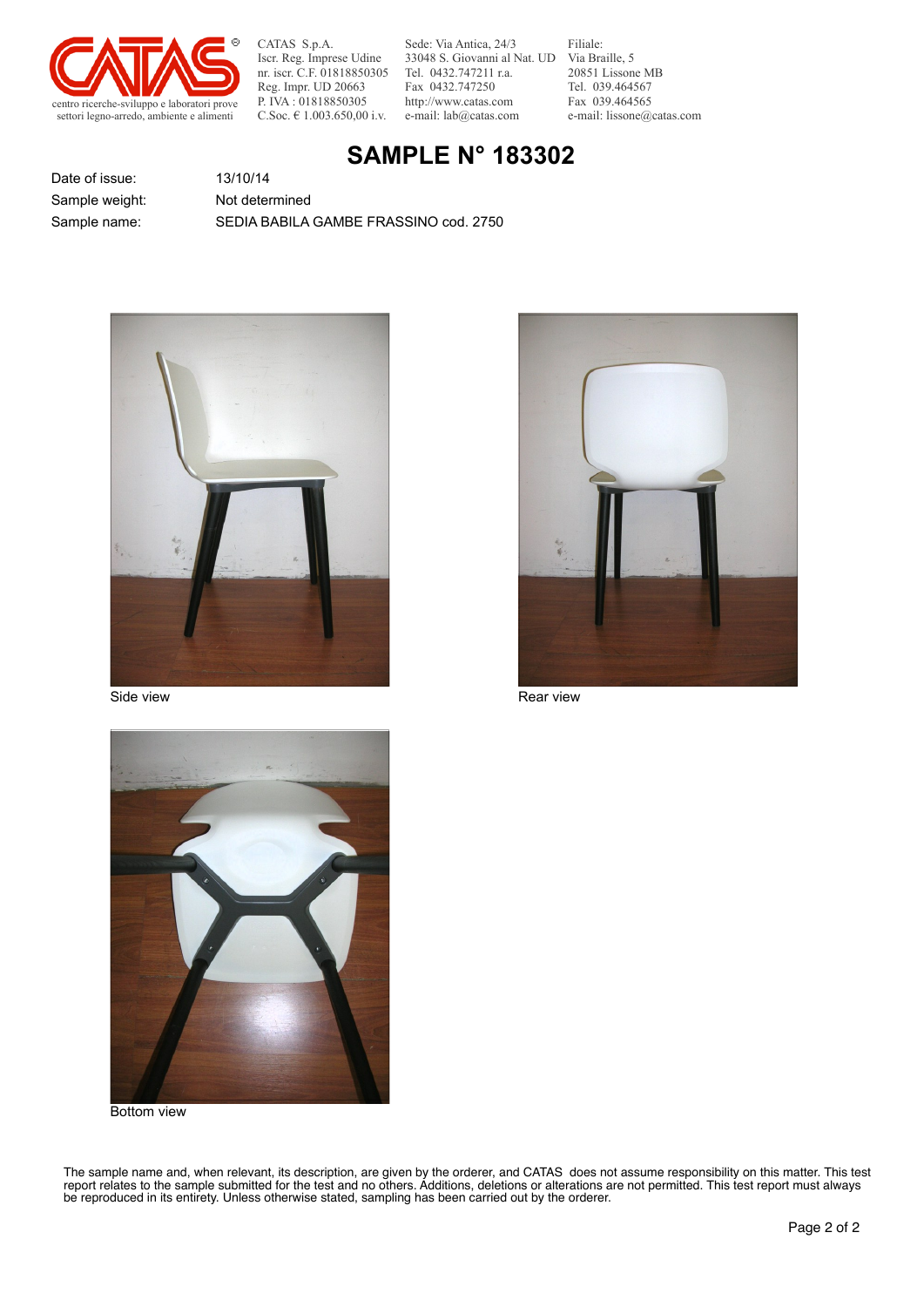

Sede: Via Antica, 24/3 33048 S. Giovanni al Nat. UD Via Braille, 5 Tel. 0432.747211 r.a. Fax 0432.747250 http://www.catas.com e-mail: lab@catas.com

Filiale: 20851 Lissone MB Tel. 039.464567 Fax 039.464565 e-mail: lissone@catas.com



## TEST REPORT

Date of issue: 13/10/14

183302 / 1 Date received: 23/09/14 Date of test: 26/09/14



PEDRALI S.P.A. STRADA PROVINCIALE 122 24050 MORNICO AL SERIO (BG) ITALIA

Sample name: SEDIA BABILA GAMBE FRASSINO cod. 2750

#### **Seat and back static load test EN 1728:2012+AC:2013**

Seat and back static load test, clause 6.4

Test results:

| Seat load | Back force | Number    | Remarks    |
|-----------|------------|-----------|------------|
| N         | N          | of cycles |            |
| 2.000     | 520        | 10        | No defects |

According to EN 1728:2012, back force has been reduced from 700 N to 520 N to avoid tipping.

Seat front edge static load, clause 6.5

| Seat load<br>N | Number<br>of cycles | Remarks    |
|----------------|---------------------|------------|
| 1.600          | 10                  | No defects |

Note:

The test has been carried out according to table 1 of EN 16139:2013, level L2 - extreme.

*This document is validated by digital signature and time stamping in accordance with the Italian laws and the European Directives which regulate the electronic signature systems.*

*Managing Director Dr. Andrea Giavon*

pag. 1/1 The sample name and, when relevant, its description, are given by the orderer, and CATAS does not assume responsibility on this matter. This test report relates to the sample submitted for the test and no others. Additions, deletions or alterations are not permitted. This test report must always be reproduced in its entirety. Unless otherwise stated, sampling has been carried out by the orderer.